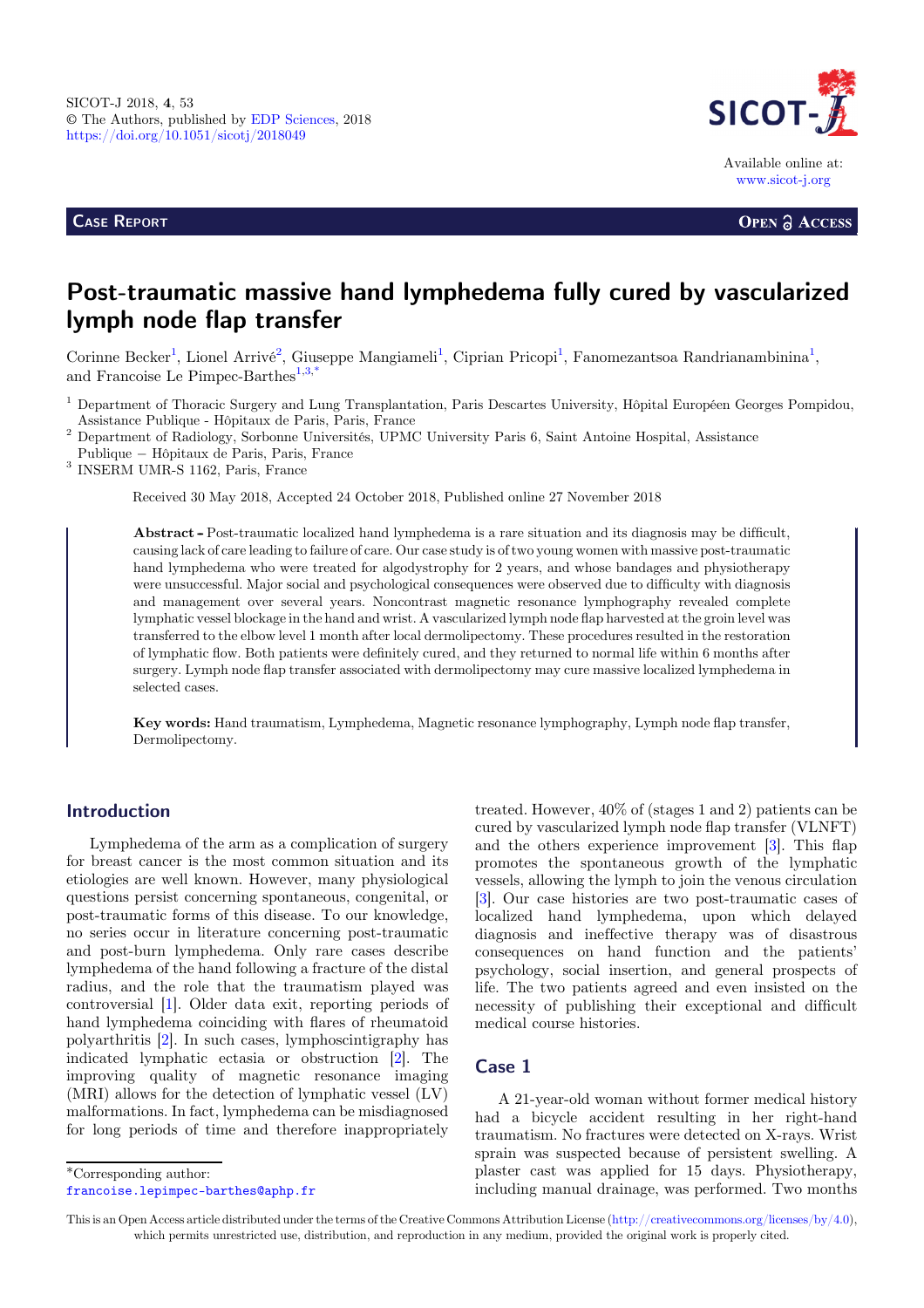

Figure 1. Case No. 1. (a) Clinical examination in the 21-year-old woman before surgery demonstrating a huge hand lymphedema. (b) Normal right hand 6 months after surgery. (c) Scar at the donor site below the iliac crest 1 year after surgery. (d) No lymphedema exists in the lower limbs 1 year after the lymph node flap harvesting.

later, the hand was still inflated and painful. Algodystrophy was suspected following a bone scan. Venous Doppler ultrasound of the upper limb excluded the diagnosis of phlebitis. The hand was so swollen (Figure 1a) and painful that the young woman stopped her studies. Massage, manual drainage, and intravenous biphosphonate treatment were delivered without improvement. The patient was suspected of self-injury with strangling threads at wrist level. MRI angiography ruled out arteriovenous malformation. Two series of intravenous immunoglobulin were delivered without improvement. The final proposed diagnosis was a psychiatric disease corresponding to Munchausen syndrome or Secretan's syndrome, a possible etiology of hand lymphedema. Personality tests and psychiatric evaluations were done but the results were negative. A total impairment of the hand complicated by recurrent local infection appeared. The rheumatologists organized a consultation with specialists in lymphology. The first specialist decided to continue the physiotherapy treatment. The patient asked for a second opinion from in our center. The noncontrast magnetic resonance lymphography (NCMRL) demonstrated local lymph flow (LF) blockage at the wrist. It was associated with lymphatic malformations of the entire forearm, justifying a surgical procedure. An extrafascial dermolipectomy was first performed [\(Figure 2a](#page-2-0)). Local advanced flaps were performed to close the hand. This first step was essential to remove all fibrous and nonfunctional tissue obstructing lymphatic circulation. This allowed for the removal of the strangulation at the wrist. One month following dermolipectomy, the time necessary for the hand to heal later, a free flap containing some lymph nodes (VLNFT) was performed. The autologous donor flap harvested at groin level [\(Figure 2](#page-2-0)b) was transferred to elbow level. It was supplied by superficial circumflex iliac artery and contained lymph nodes, lymphatic vessels, and fat. One arterial and one venous anastomosis were performed to connect flap vessels to perforate branches (artery and vein) around the elbow ([Figure 2c](#page-2-0)). Lymphatic vessels were kept intact, allowing the spontaneous anastomoses to appear, which are the signs of lymphatic growth. The postoperative course was uneventful with rapid functional recovery. At the 1-year follow-up, the hand was nearly normal (Figure 1b) and there is no lower limb lymphedema (Figures 1c and 1d). The patient returned to the university and could play the piano and the guitar again.

#### Case 2

A 26-year-old woman without former medical history had had a right-hand lymphedema for 4 years, which evolved quickly within a few weeks. The origin was apparently a burn of the hand. Six months after analgesic treatment, the patient was referred to a lymphology center. She was told that it was a chronic disease without any possibility of recovery and could be treated by massages, lymphatic drainage, and bandages. Unable to work because of hand impairment, she lost her job and could not find a new job because of the monstrous aspect of her hand [\(Figure 3](#page-2-0)). Her referring physician could not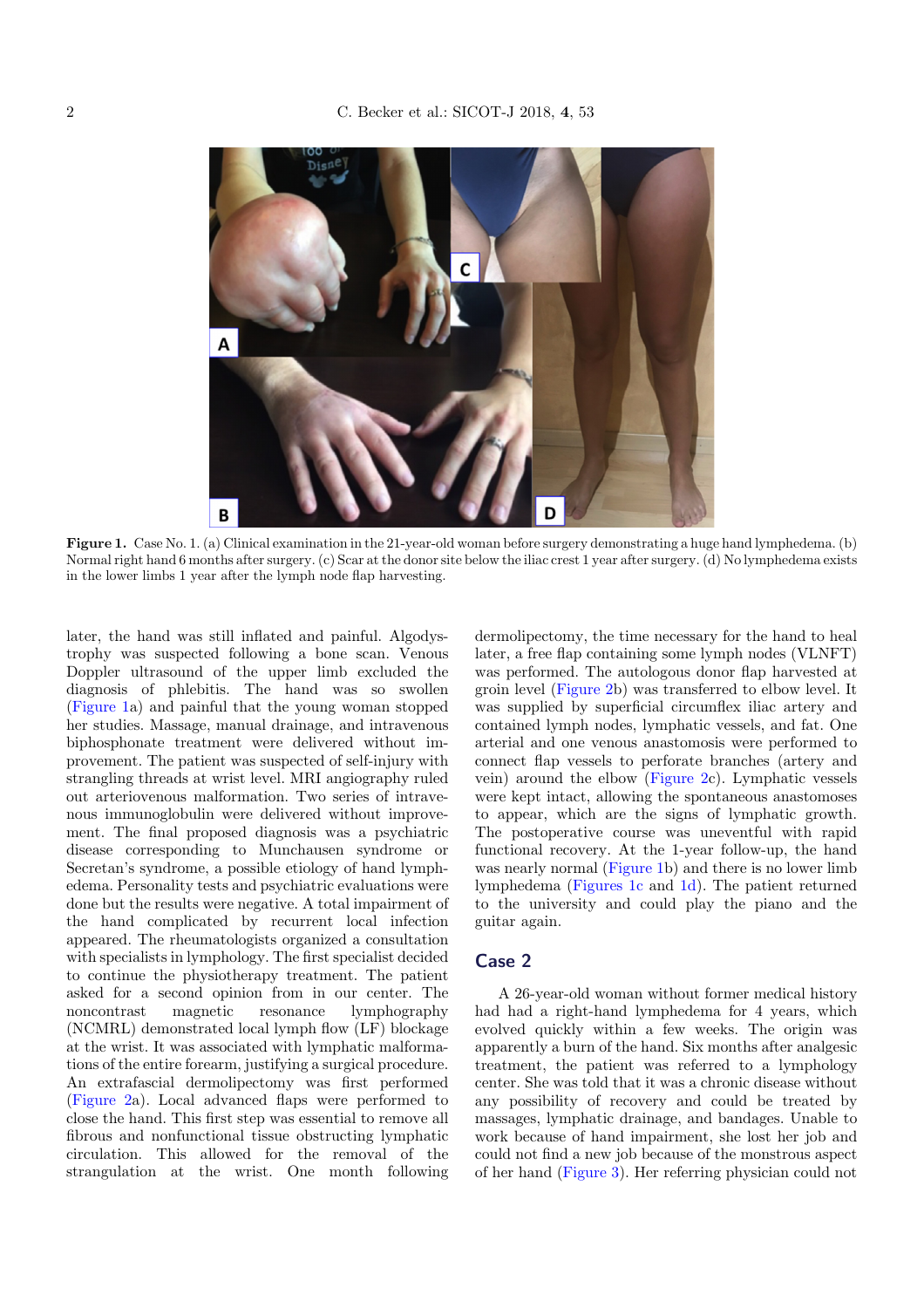<span id="page-2-0"></span>

Figure 2. Peroperative procedure. (a) Product of extrafascial dermolipectomy at hand level. (b) The flap containing the nodes around the superficial vein is elevated deeply onto the fascia, to the superficial iliac artery and the veins that emerge from the femoral vein and artery, at the internal part, near the pubis crest. (c) The flap placed in the elbow region. Microsurgical anastomosis is performed on the microscope, with separated points (6–8) on the receiving vessels (Nylon  $10 \times 0$ ).



Figure 3. Clinical examination in the 26-year-old woman (Case No. 2) before surgery, demonstrating a huge hand lymphedema.

find any solution and the patient was referred to a pain treatment center. At that time, the hand weighed 6 kg. The lymphedema was painful and required daily morphine intake. Via social networks, the young woman found a "lymphedema group" that mentioned treatment by VLNFT, so she came to our center. An obstruction of the LF at elbow level was confirmed by NCMRL (Figure 4a) compared to normal aspect (Figure 4b). A two-stage surgical procedure was decided consisting of an extrafascial dermolipectomy of the hand, followed, 1 month later, by a VLNFT from the groin area to the elbow. The same surgical procedure as described in case 1 was performed. In the postoperative course, forearm compression by bandage was maintained. The hand quickly ameliorated [\(Figure 5](#page-3-0)a) and was functional after 6 months, allowing the patient to work again. The postoperative NCMRL showed new LVs at elbow level ([Figure 5b](#page-3-0)) and normal LF [\(Figure 5](#page-3-0)c).



Figure 4. (a) Noncontrast magnetic resonance lymphography before surgery in the 26-year-old woman (Case No. 2) demonstrating lymphedema of right hand with subcutaneous tissue infiltration (I) and dilatation (arrows) of distal lymphatic vessels of the forearm. (b) Normal noncontrast magnetic resonance lymphography of the wrist and forearm.

#### **Discussion**

Post-traumatic hand lymphedema is a rare lymphatic disease and is most certainly due to a local dysplasia of a weak lymphatic system, deteriorated by infections. In our two case studies, the diagnosis was so delayed that the prognosis worsened considerably. Despite new recently published treatments [\[1](#page-4-0)], adapted treatments for limb lymphedema remain marginal and not well codified. The delay in lymphedema diagnosis and therapy was reported as over 2 years by Ozturk et al. [[4\]](#page-4-0), who reviewed 18 studies collecting 305 patients. Massages and lymphatic drainage are usually indicated to improve the LF and diminish lymph-stasis in the limbs but they are insufficient in major LVs interruptions. Our two cases illustrate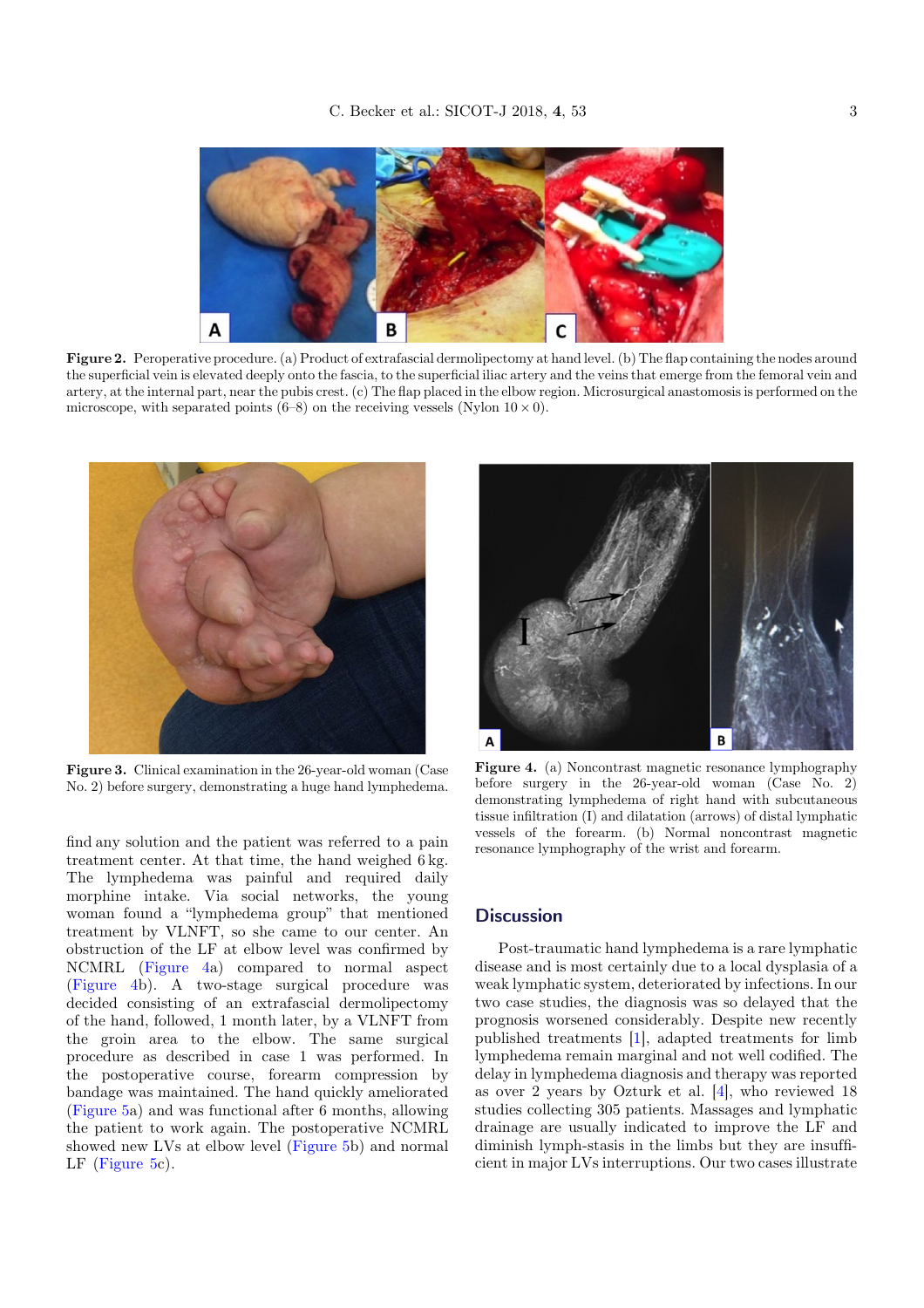<span id="page-3-0"></span>

Figure 5. Case No. 2 after surgery. (a) Clinical examination in the 26-year-old woman (Case 2) 6 months after surgery, showing a normal right hand. (b) Noncontrast magnetic resonance lymphography 1 year after surgery showing new lymphatic vessels at elbow level. (c) Noncontrast magnetic resonance lymphography 1 year after surgery showing normal lymphatic circulation at wrist and hand level.

the difficulty in establishing a correct diagnosis and show the isolation of patients who are not offered curative surgical treatments.

Hand lymphedema mechanisms are poorly defined. An external factor (skin burn, direct trauma) may decompensate a congenital malformation by sudden or progressive blockage of the LF in malformed LVs. At wrist level, the diffusion spaces are restricted and the phenomena can quickly lead to important complications as can be observed in carpal tunnel syndrome post-lymphedema. High tissue pressure might also block LVs regeneration usually occurring after LV injury. Misdiagnosing the disease as an incurable chronic illness might have had irreversible consequences (hand amputation, suicide). For our two patients, NCMRL and surgery fortunately helped avoid these fatal outcomes.

Concerning lymphatic imaging, bipedal-lymphography is not suitable and lymphoscintigraphy is not always appropriately suitable. In fact, this exam is of no interest in the case of obliterated LVs, because it requires functional LF. Nowadays, NCMRL enables the exploration of complex lymphatic abnormalities [[5\]](#page-4-0) and provides complete thoracic and abdominal views. It may help clarify the diagnosis and guide the patient to the right specialist. Because we now consider that NCMRL is essential in finding out the best treatment, we use it as soon as complex chylothorax or limb lymphedema is suspected.

The surgical technique of VLNFT is based on two essential notions: LVs anatomy and knowledge of LVs growth patterns - lymphangiogenesis. Indeed, VLNFT brings vascular endothelial growth factor-C-producing tissue, favoring local lymphangiogenesis and bridging the distal system with the proximal lymphatic system. Harvesting lymph nodes (LNs) with their feeding blood vessels and transferring them to another site without disrupting the donor-site LF [\[3](#page-4-0)] is safe as long as anatomic knowledge is respected. The dissection begins externally. The flap containing the nodes around the superficial vein is elevated deeply onto the fascia, to the superficial iliac artery and the veins that emerge from the femoral vein and artery, at the internal part, near the pubis crest ([Figure 2b](#page-2-0)). This flap can be enlarged in the medial part of the suprapubic region, and in the lateral part of the iliac crest (mac gregor flap). This flap containing lymph nodes can include fat and skin because of the circumflex iliac vessels. The inguinal ligament is the lower margin of the flap and remains superficial (it does not harvest deep inguinal nodes). This flap is placed in the elbow region. Microsurgical anastomosis is performed on the microscope, with separated points (6–8) on the receiving vessels (Nylon  $10 \times 0$ ) ([Figure 2c](#page-2-0)). The diameter of the vessels is around 1 mm.

Secondary lymphedema due to donor-site LV injury is rare and its severity is never comparable to that of the treated lymphedema. The analysis of LVs anatomy by NCMRL allows verification of LNs transfer feasibility and prevention of such complications  $[6]$  $[6]$  – in the case of malformation or LVs scarcity, another donor site can be found.

To conclude, we demonstrated that lymph node flap transfer associated with dermolipectomy may cure massive localized lymphedema in selected cases. However, to date, this technique has been performed only by a few expert surgeons who remain the sole references for this atypical pathology.

#### Conflict of interest

The authors declare that they have no conflicts of interest in relation to this article.